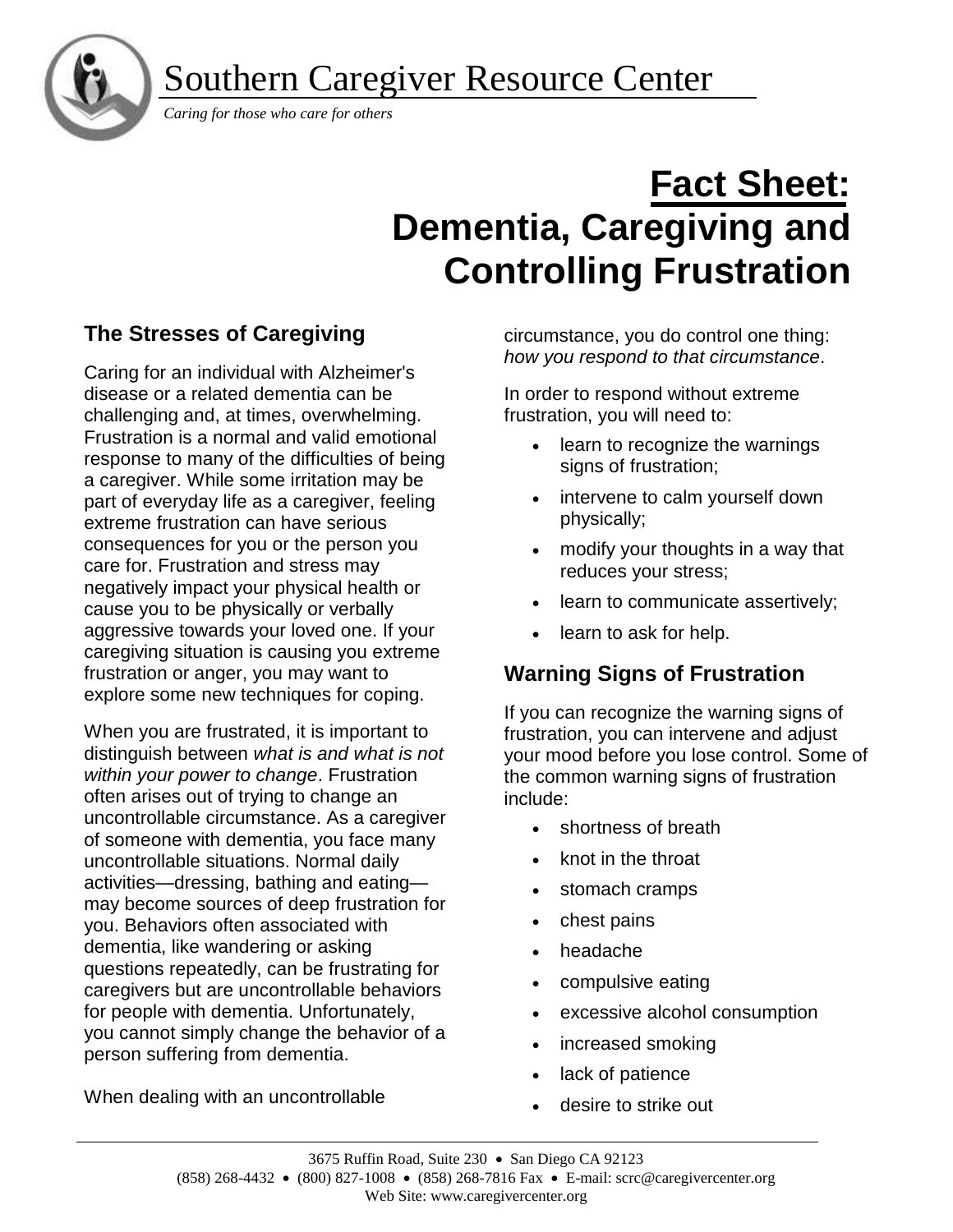# **Calming Down Physically**

When you become aware of the warning signs of frustration, you can intervene with an immediate activity to help you calm down. This gives you time to look at the situation more objectively and to choose how to respond in a more controlled way.

When you feel yourself becoming frustrated, try counting from one to ten slowly and taking a few deep breaths. If you are able, take a brief walk or go to another room and collect your thoughts. It is better to leave the situation, even for a moment, than to lose control or react in a way you will regret. If you think someone may be offended when you leave the room, you can tell that person you need to go to the restroom. You can also try calling a friend, praying, meditating, singing, listening to music or taking a bath. Try experimenting with different responses to find out what works best for you and the person you care for.

The regular practice of relaxation techniques can also help prepare you for frustrating circumstances. If possible, try the following relaxation exercise for at least ten minutes each day:

Sit in a comfortable position in a quiet place. Take slow, deep breaths and relax the tension in your body. While you continue to take slow, deep breaths, you may want to imagine a safe and restful place and repeat a calming word or phrase.

# **Modifying Your Thoughts**

As you take time out to collect your thoughts, try rethinking your situation in ways that reduce frustration. How you think often affects how you feel. Of course, feelings of frustration arise from difficult circumstances. If, however, you analyze

your response to a frustrating situation, you will usually find some form of *maladaptive,*  or negative, thinking that has the effect of increasing your frustration, preventing you from looking at your situation objectively, or finding a better way to deal with it.

Below are six major types of unhelpful thought patterns common among caregivers. Following each unhelpful thought pattern is an example of an *adaptive -* or more helpful- thought that can be used as self-defense against frustration. Familiarizing yourself with the unhelpful thought patterns and the adaptive responses can help you control your frustration.

#### **Overgeneralization**

You take one negative situation or characteristic and multiply it. For example, you're getting ready to take the person in your care to a doctor's appointment when you discover the car battery has died. You then conclude, "This always happens; something always goes wrong."

*Adaptive response:* "This does not happen all the time. Usually my car is working just fine. At times things don't happen the way I would like, but sometimes they do."

## **Discounting the Positive**:

You overlook the good things about your circumstances and yourself. For example, you might not allow yourself to feel good about caregiving by thinking, "I could do more," or "anyone could do what I do."

*Adaptive response:* "Caregiving is not easy. It takes courage, strength, and compassion to do what I do. I am not always perfect, but I do a lot and I am trying to be helpful."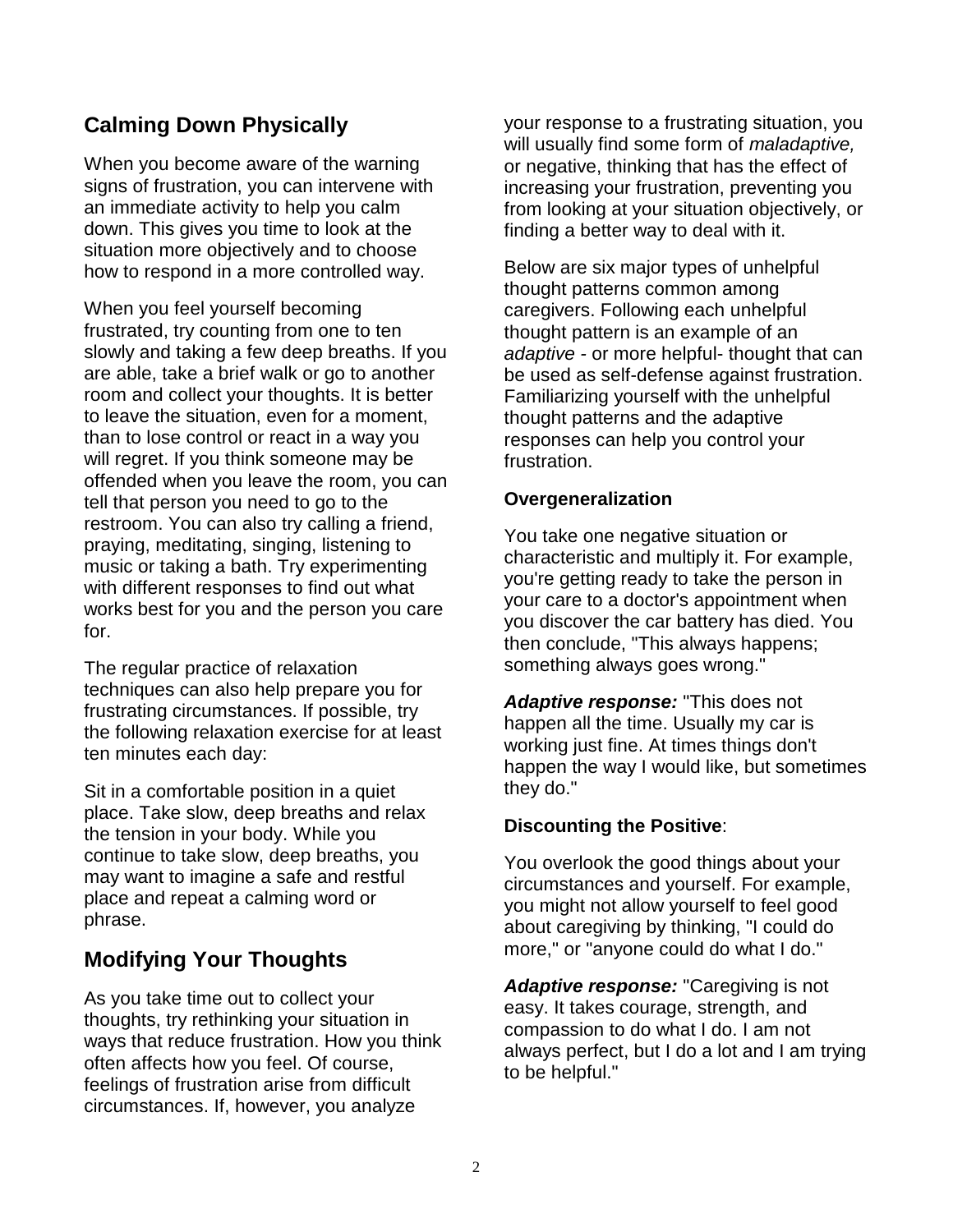#### **Jumping to Conclusions**

You reach a conclusion without having all the facts. You might do this in two ways:

1. **Mindreading:** We assume that others are thinking negative thoughts about us. For example, a friend doesn't return a phone call, and we assume that he or she is ignoring us or doesn't want to talk to us.

*Adaptive response:* "I don't know what my friend is thinking. For all I know, she didn't get the message. Maybe she is busy or just forgot. If I want to know what she is thinking, I will have to ask her."

2. **Fortune-telling:** You predict a negative outcome in the future. For example, you will not try adult day care because you assume the person in your care will not enjoy it. You think, "He will never do that. Not a chance!"

*Adaptive response:* "I cannot predict the future. I don't think he is going to like it, but I won't know for sure unless I try."

#### **"Should" Statements**:

You try to motivate yourself using statements such as "I should call mother more often" or "I shouldn't go to a movie because Mom might need me." What you think you "should" do is in conflict with what you want to do. You end up feeling guilty, depressed or frustrated.

*Adaptive response:* "I would like to go to a movie. It's okay for me to take a break from caregiving and enjoy myself. I will ask a friend or neighbor to check in on Mom."

## **Labeling**

You identify yourself or other people with

one characteristic or action. For example, you put off doing the laundry and think, "I am lazy."

*Adaptive response:* "I am not lazy. Sometimes I don't do as much as I could, but that doesn't mean I am lazy. I often work hard and do the best that I can. Even I need a break sometimes."

#### **Personalizing**:

You take responsibility for a negative occurrence that is beyond your control. For example, you might blame yourself when the person in your care requires hospitalization or placement in a facility.

*Adaptive response:* "Mom's condition has gotten to the point where I can no longer take care of her myself. It is her condition and not my shortcomings that require her to be in a nursing home."

#### *Using the "Triple-Column Technique"*

Unhelpful thought patterns are usually ingrained reactions or habits. To modify your negative thoughts, you will have to learn to recognize them, know why they are false, and talk back to them.

One helpful way to practice using more adaptive thinking processes is to use the "triple-column technique." Draw two lines down the center of a piece of paper to divide the paper into thirds. When you are feeling frustrated, take a personal "time out" and write your negative thoughts in the first column.

In the second column, try to identify the type of unhelpful pattern from the six examples above. In the third column, talk back to your negative thoughts with a more positive point of view. See the chart for examples: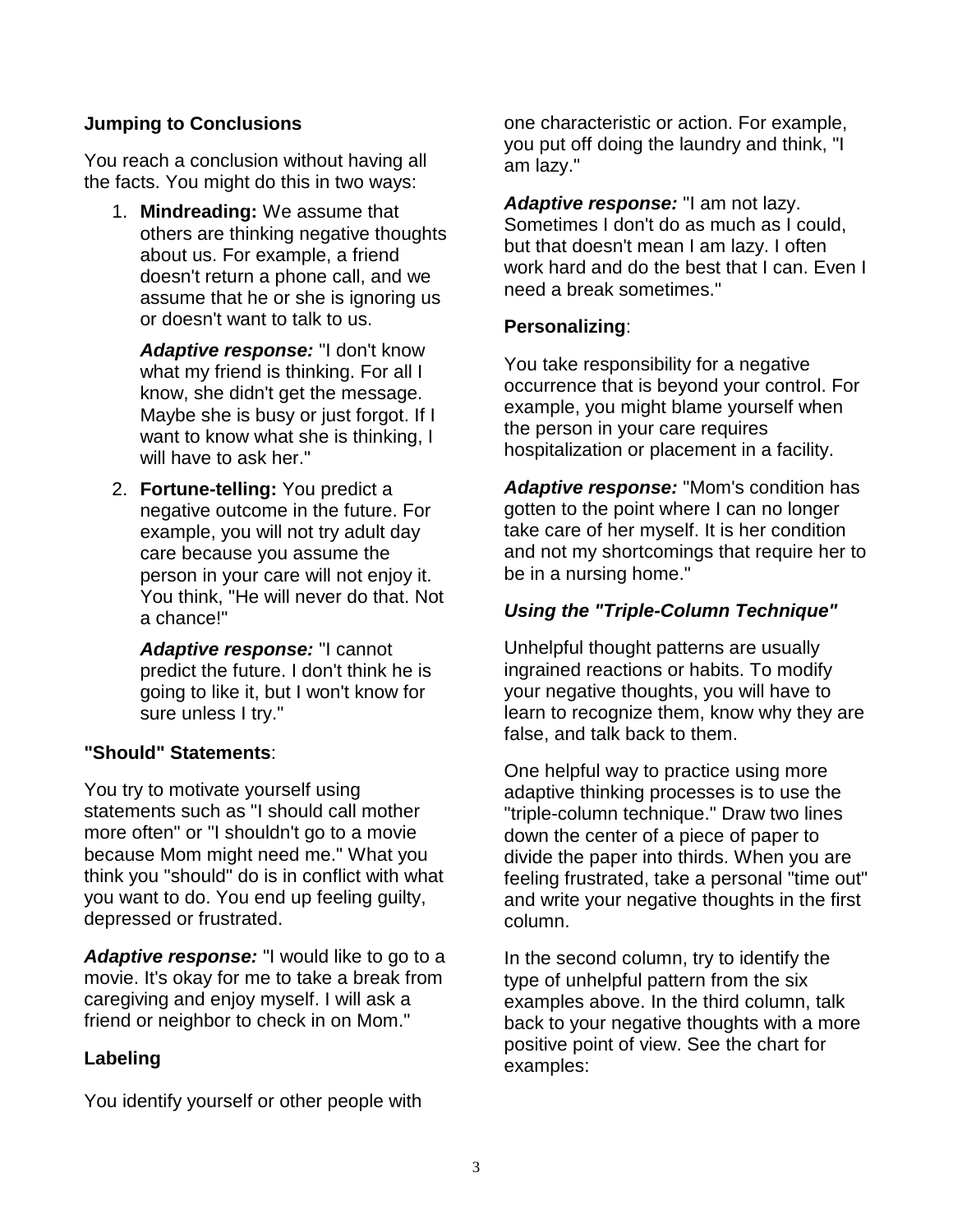| <b>Negative Thoughts</b>                                                                                                                               | <b>Thought Patterns</b>                      | <b>Adaptive Thoughts</b>                                                                                                                                               |
|--------------------------------------------------------------------------------------------------------------------------------------------------------|----------------------------------------------|------------------------------------------------------------------------------------------------------------------------------------------------------------------------|
| (Caregiver burns dinner.)"I can't do<br>anything right!"                                                                                               | Overgeneralization                           | I'm not perfect, but nobody is perfect.<br>Sometimes I make mistakes, and<br>sometimes I do things well.                                                               |
| Caregiver has coffee with<br>a friend and spouse has accident at<br>home.)"I'm selfish and rotten! If I had<br>been home, he wouldn't<br>have fallen." | Labeling; personalizing                      | I'm not selfish or rotten. I do<br>a lot to take care of my husband, but I<br>need to take care of myself as well.<br>He might have fallen even if I had<br>been home. |
| (Brother does not show up to take<br>your Dad to the doctor.)"I knew I<br>couldn't trust him. I should just do it<br>myself next time."                | Jumping to conclusions;<br>should statements | I don't know why he didn't come, but I<br>need his help, so we'll have to find<br>ways for him to share the burden of<br>Dad's care.                                   |

# **Communicating Assertively**

Good communication can reduce frustration by allowing you to express yourself while helping others to understand your limits and needs. *Assertive* communication is different from passive or aggressive communication. When you communicate passively, you may be keeping your own needs and desires inside to avoid conflict with others. While this may seem easier on the surface, the longterm result may be that others feel they can push you around to get their way.

When you communicate aggressively, you may be forcing your needs and desires onto others. While this allows you to express your feelings, aggressive communication generally makes others more defensive and less cooperative.

When you communicate assertively, you express your own needs and desires while respecting the needs and desires of others. Assertive communication allows both parties to engage in a dignified discussion about the issue at hand.

## **Keys to assertive communication are:**

- Respecting your own feelings, needs and desires.
- Standing up for your feelings without shaming, degrading or humiliating the other person.
- Using "I" statements rather than "you" statements. For example, say, "I need a break," or "I would like to talk to you and work this out" instead of "You are irresponsible," or "You never help out!"
- Not using "should" statements. For example, say, "It's important to me that promises be kept," instead of "You should keep your promise."

## **The Critical Step: Asking for Help**

You cannot take on all the responsibilities of caregiving by yourself. It is essential that you ask for and accept help. Discuss your needs with family members and friends who might be willing to share caregiving responsibilities. People will not realize you need help if you do not explain your situation and ask for assistance. Remember, you have the right to ask for help and express your needs.

## **When to say "Yes"**

Don't be afraid to say "Yes" if someone offers to help. Say "Yes" at the moment a person offers to help, rather than saying "maybe" and waiting until you are in a fix. Have a list handy of errands or tasks you need help with. Keep in mind that people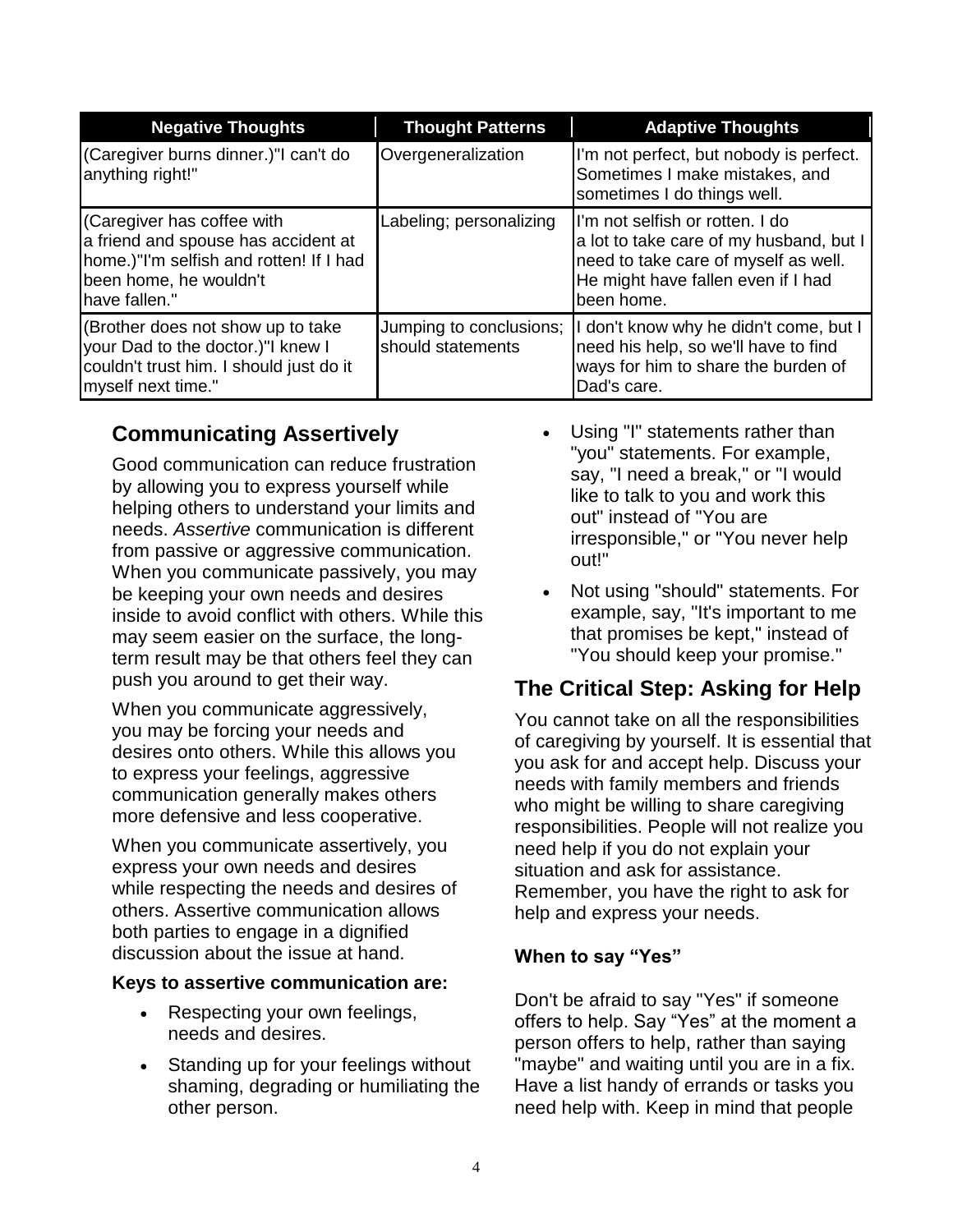feel useful and gratified when they are able to help others.

## **When to say "No"**

Often, caregivers are pulled in multiple directions. In addition to the demands of caregiving, you may feel compelled to meet the demands of your immediate and extended family, your friends and your employer. Learn how to say "No" to the demands of others when you are overwhelmed or need a break. It is your right to say "No" to extra demands on your time without feeling guilty.

# **Learning Effective Communication Techniques for Dementia Caregiving**

Many families find it frustrating to communicate with a loved one who has dementia. The person with dementia may repeat questions over and over or mistake you for someone else. It is important to remember that the person with dementia cannot control behavior caused by their disease. They do not need to be corrected or grounded in "reality." You can distract them or just agree with them as a way to reduce your frustration.

It can be helpful, however, to learn more about dementia and effective communication techniques which will ease your frustration. For example, use simple, direct statements, and place yourself close when speaking to a person with a cognitive disorder. Try not to argue about unimportant things such as what the date is. Allow extra time to accomplish tasks such as dressing. Remember, people with dementia often react more to our feelings than our words. Finding ways to be calm can help you to gain cooperation. See fact sheet: *Caregiver's Guide to Understanding* 

*Dementia Behaviors* for more helpful strategies.

# **Self-Care to Prevent Frustration**

Caregiving can be tiring and stressful. When you're caring for others, it's easy to forget to care for yourself. While it may be difficult to find time to focus on yourself and your needs, it is very important that you do so to prevent frustration and burnout. See fact sheet: *Taking Care of YOU: Self- Care for Caregivers* for additional information.

Here are three steps to taking better care of YOU:

## **Make Time for Yourself**

You may feel guilty about needing or wanting time out for rest, socialization and fun. However, everyone deserves regular and ongoing breaks from work, including caregivers. "Respite" providers can give you the opportunity to take the breaks you need. Respite breaks may be provided by in-home help, adult day care, "friendly visitor" programs, friends and neighbors, or other means. The important point is to allow yourself to take a break from caregiving. See "Resources" at the end of this fact sheet for organizations that might help you give yourself time off from caregiving.

## **Take Care of Yourself**

Although caregiving may make it difficult to find time for yourself, it is important to eat well, exercise, get a good night's sleep and attend to your own medical needs.

When you do not take care of yourself, you are prone to increased anxiety, depression, frustration and physical distress that will make it more difficult to continue providing care.